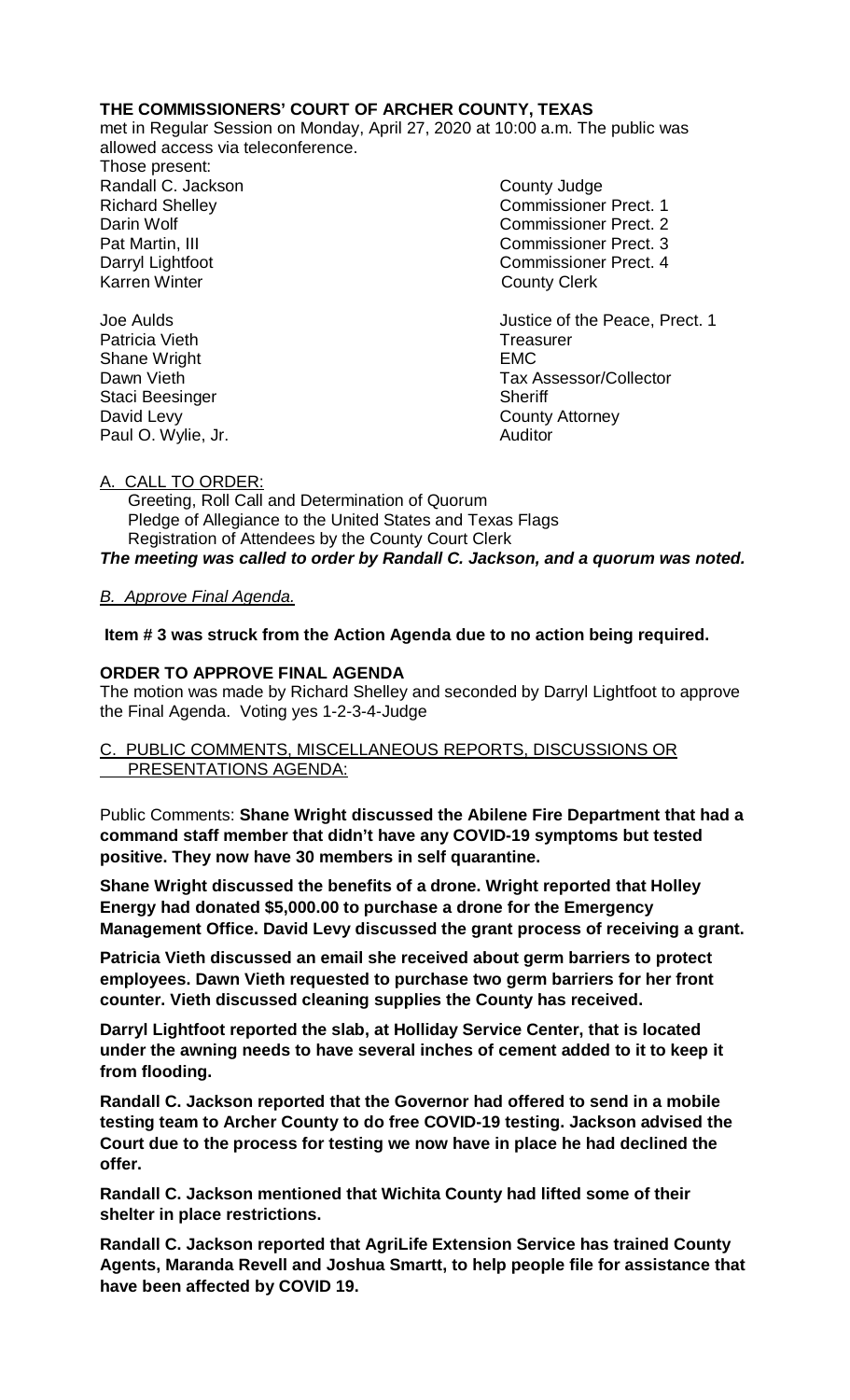# **Richard Shelley reported that developers had approached him on developing a subdivision in the north part of the County.**

### D. ACTION AGENDA:

1. Approve departmental reports.

### **ORDER APPROVING REPORTS**

The motion was made by Darin Wolf and seconded by Pat Martin, III to approve departmental reports: **Treasurer; OSSF.** Voting yes 1-2-3-4-Judge

2. Approve vouchers for payment.

# **ORDER APPROVING VOUCHERS**

The motion was made by Pat Martin, III and seconded by Darryl Lightfoot to approve vouchers for payment. Voting yes 1-2-3-4-Judge

- 3. Approve line item transfers. **Removed.**
- 4. Approve Education Certificates.

### **ORDER APPROVING CERTIFICATES**

The motion was made by Randall C. Jackson and seconded by Darin Wolf to approve education certificates: **Dawn Vieth, Randall Jackson, Nita Lou Lewis, Debbie Tedrow, Samantha Baumer, Karen Aulds, Joe Aulds, Karren Winter**. Voting yes 1- 2-3-4-Judge

5. Approve Publisher's Certificates.

### **ORDER APPROVING CERTIFICATES**

The motion was made by Richard Shelley and seconded by Pat Martin, III to approve publisher's certificates. Voting yes 1-2-3-4-Judge

6. Special Budget Amendment to certify revenue.

#### **ORDER TO APPROVE AMENDMENT**

The motion was made by Richard Shelley and seconded by Darin Wolf to approve special budget amendment. Voting yes 1-2-3-4-Judge

| Department - Account | <b>Account Name</b>              | Increase  | Decrease |
|----------------------|----------------------------------|-----------|----------|
| 011.0310.1233        | <b>Grant Exp. Reimbursements</b> | 73,000.00 |          |
| 011.0400.0340        | <b>Special Projects</b>          | 73,000.00 |          |

**7.** Consider and/or take action on a replacement for J.P. 1 Office Manager. **Joe Aulds discussed Denise Barham retiring at the end of May. Aulds stated he would like to train someone two weeks before she retires to learn the job. Paul O. Wylie, Jr. reported that there would be longevity salary available to cover the cost of the training.**

#### **ORDER TO APPROVE FULL-TIME EMPLOYEE**

The motion was made by Richard Shelley and seconded by Darryl Lightfoot to approve temporary full-time employee with no benefits for two weeks to allow training time for new employee. Voting yes 1-2-3-4-Judge

- 8. Discuss and/or take action on *Memorial Day Fireworks Period.* (May 22 Midnight May 27) Richard Shelley discussed talking to a local distributor. **No action taken, which means fireworks will not be sold in the County for Memorial Day activities.**
- **9.** Discuss and/or take action on Grant from *EDF Renewables.* **Randall C. Jackson discussed EDF Renewables that manages Bobcat Bluff and Windthorst Wind Farms to donate \$5,000.00 each to help programs that have been impacted through COVID-19. Shane Wright discussed the school districts**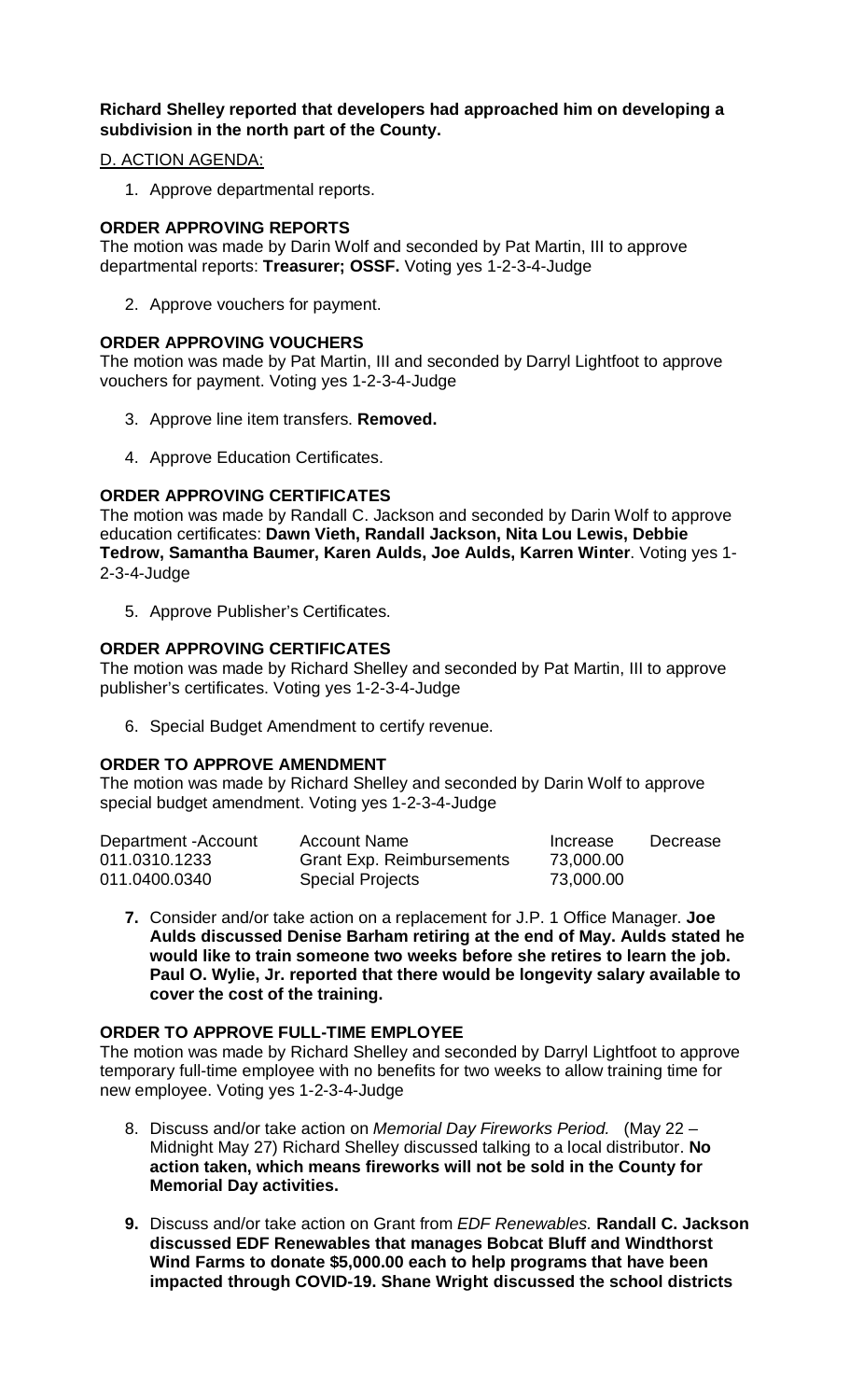#### **feeding the children through the summer. Richard Shelley discussed setting up a food bank at the local fire departments. Staci Beesinger reported on the Archer Service Center procedures of delivering meals.**

#### **ORDER TO ACCEPT GRANT**

The motion was made by Pat Martin, III and seconded by Darryl Lightfoot to accept a grant in the amount of \$10,000.00 from EDF Renewables. The money will be sent to ACISD, WISD, HISD, Archer City Service Center and Holliday Service Center, each receiving \$2,000.00 each. Voting yes 1-2-3-4-Judge

**10.**Discuss and/or take action on *County Transportation Infrastructure Grant.* **Pat Martin, III discussed the process for the grants. David Levy discussed the Road Reports and helping Commissioners with the grant process.**

### **ORDER TO GATHER INFORMATION**

The motion was made by Pat Martin, III and seconded by Darryl Lightfoot to start gathering information for the County Transportation Infrastructure Grant. Voting yes 1-2- 3-4-Judge

11.Discuss and/or take action on *Standard Operating Procedures* for the Courthouse, Annex, and County Properties. Randall C. Jackson asked the Court to recess until 4:00 p.m. following the Governor's address about COVID-19.

Court recessed at 10:57 a.m.

Court reconvene at 4:00 p.m. The public was allowed access via teleconference.

Those present: Randall C. Jackson County Judge<br>
Karren Winter County Judge<br>
County Clerk Patricia Vieth **Treasurer Treasurer** 

**County Clerk** 

Via telephone conference: Richard Shelley **Commissioner Prect. 1 Darin Wolf Commissioner Prect. 2** Pat Martin, III Commissioner Prect. 3 Darryl Lightfoot **Commissioner Prect. 4** 

Lori Rutledge

David Levy County Attorney

**The meeting was called back into session by Randall C. Jackson and a quorum was noted.**

**Randall C. Jackson gave an overview of the Governor's update on COVID-19. Jackson reported that Archer County has zero reported cases of COVID-19; therefore, Archer County could open businesses at 50% according to the Governor's update.**

**Darryl Lightfoot, Richard Shelley and Pat Martin, III discussed the effects of opening too early. Pat Martin, III asked the elected officials on the call to discuss how the current plan was working.**

**Lori Rutledge and Karren Winter reported that they were taking appointments and allowing individuals to drop documents off at the front door. After each appointment the office was wiped down with Clorox Wipes.**

**Patricia Vieth stated that she had very little contact with the public.** 

**David Levy voiced concerns that if the public was allowed into the buildings then the public restrooms would be an issue.**